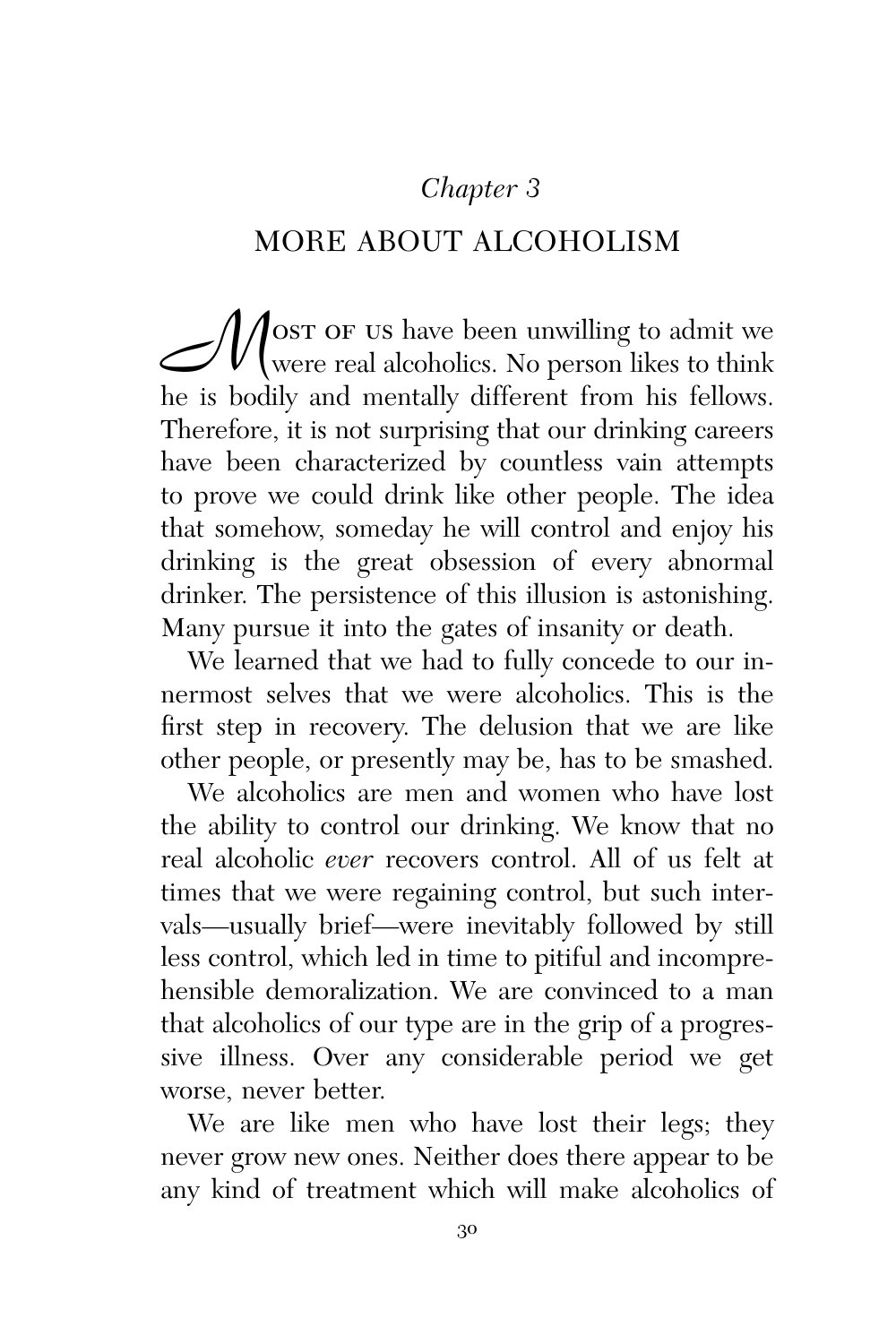our kind like other men. We have tried every imaginable remedy. In some instances there has been brief recovery, followed always by a still worse relapse. Physicians who are familiar with alcoholism agree there is no such thing as making a normal drinker out of an alcoholic. Science may one day accomplish this, but it hasn't done so yet.

Despite all we can say, many who are real alcoholics are not going to believe they are in that class. By every form of self-deception and experimentation, they will try to prove themselves exceptions to the rule, therefore nonalcoholic. If anyone who is showing inability to control his drinking can do the rightabout-face and drink like a gentleman, our hats are off to him. Heaven knows, we have tried hard enough and long enough to drink like other people!

Here are some of the methods we have tried: Drinking beer only, limiting the number of drinks, never drinking alone, never drinking in the morning, drinking only at home, never having it in the house, never drinking during business hours, drinking only at parties, switching from scotch to brandy, drinking only natural wines, agreeing to resign if ever drunk on the job, taking a trip, not taking a trip, swearing off forever (with and without a solemn oath), taking more physical exercise, reading inspirational books, going to health farms and sanitariums, accepting voluntary commitment to asylums—we could increase the list ad infinitum.

We do not like to pronounce any individual as alcoholic, but you can quickly diagnose yourself. Step over to the nearest barroom and try some controlled drinking. Try to drink and stop abruptly. Try it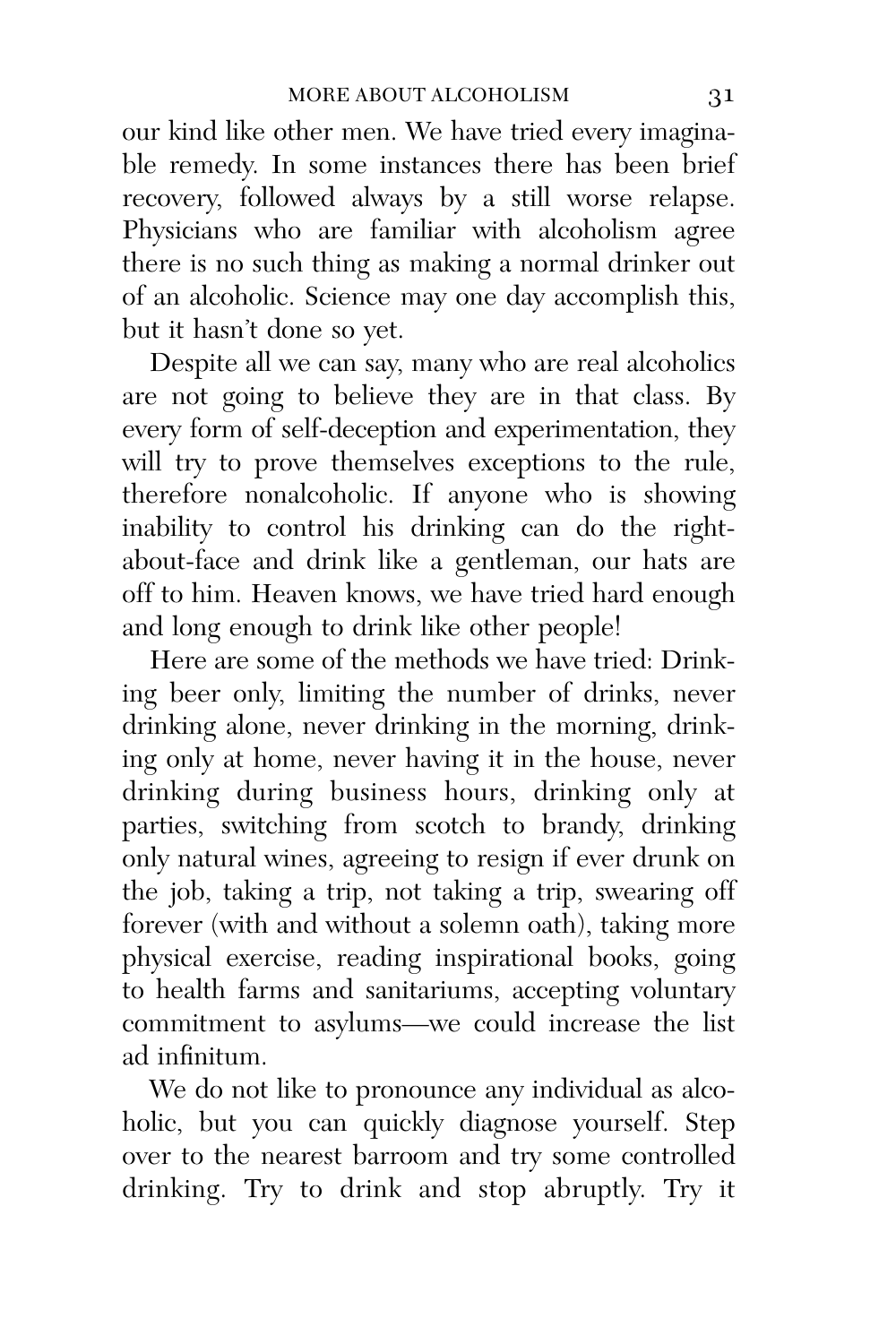more than once. It will not take long for you to decide, if you are honest with yourself about it. It may be worth a bad case of jitters if you get a full knowledge of your condition.

Though there is no way of proving it, we believe that early in our drinking careers most of us could have stopped drinking. But the difficulty is that few alcoholics have enough desire to stop while there is yet time. We have heard of a few instances where people, who showed definite signs of alcoholism, were able to stop for a long period because of an overpowering desire to do so. Here is one.

A man of thirty was doing a great deal of spree drinking. He was very nervous in the morning after these bouts and quieted himself with more liquor. He was ambitious to succeed in business, but saw that he would get nowhere if he drank at all. Once he started, he had no control whatever. He made up his mind that until he had been successful in business and had retired, he would not touch another drop. An exceptional man, he remained bone dry for twenty-five years and retired at the age of fifty-five, after a successful and happy business career. Then he fell victim to a belief which practically every alcoholic has —that his long period of sobriety and self-discipline had qualified him to drink as other men. Out came his carpet slippers and a bottle. In two months he was in a hospital, puzzled and humiliated. He tried to regulate his drinking for a while, making several trips to the hospital meantime. Then, gathering all his forces, he attempted to stop altogether and found he could not. Every means of solving his problem which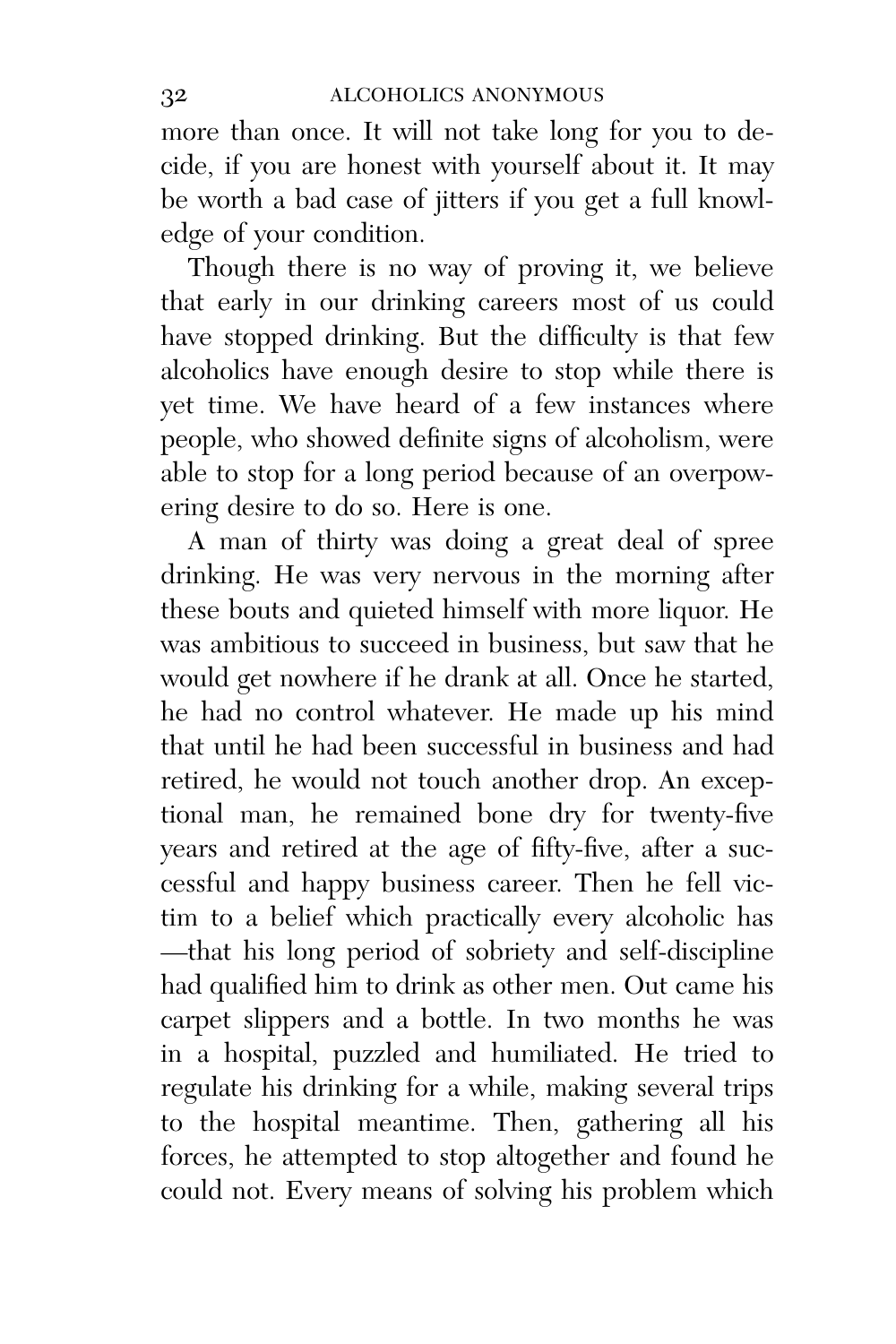money could buy was at his disposal. Every attempt failed. Though a robust man at retirement, he went to pieces quickly and was dead within four years.

This case contains a powerful lesson. Most of us have believed that if we remained sober for a long stretch, we could thereafter drink normally. But here is a man who at fifty-five years found he was just where he had left off at thirty. We have seen the truth demonstrated again and again: "Once an alcoholic, always an alcoholic.'' Commencing to drink after a period of sobriety, we are in a short time as bad as ever. If we are planning to stop drinking, there must be no reservation of any kind, nor any lurking notion that someday we will be immune to alcohol.

Young people may be encouraged by this man's experience to think that they can stop, as he did, on their own will power. We doubt if many of them can do it, because none will really want to stop, and hardly one of them, because of the peculiar mental twist already acquired, will find he can win out. Several of our crowd, men of thirty or less, had been drinking only a few years, but they found themselves as helpless as those who had been drinking twenty years.

To be gravely affected, one does not necessarily have to drink a long time nor take the quantities some of us have. This is particularly true of women. Potential female alcoholics often turn into the real thing and are gone beyond recall in a few years. Certain drinkers, who would be greatly insulted if called alcoholics, are astonished at their inability to stop. We, who are familiar with the symptoms, see large numbers of potential alcoholics among young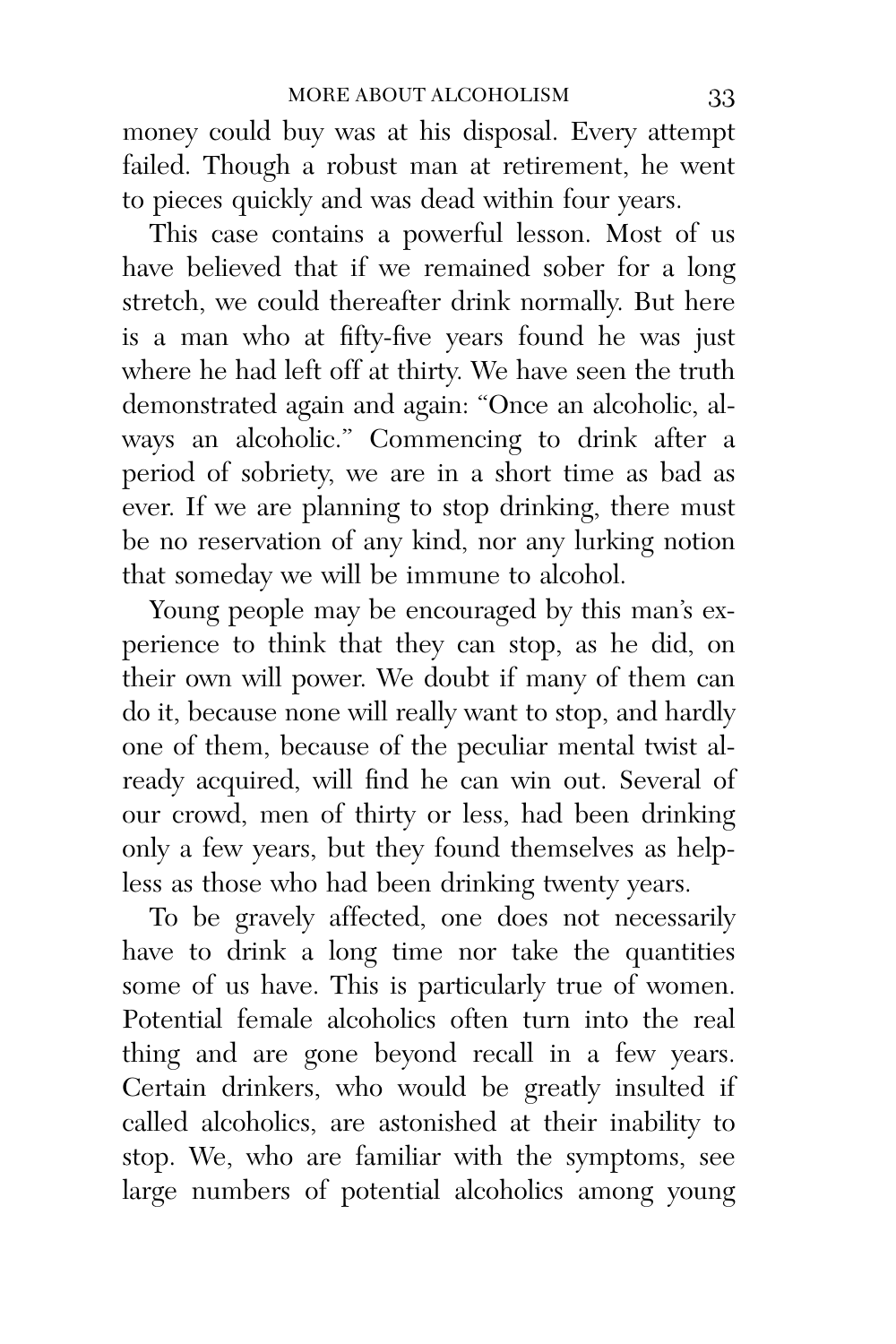people everywhere. But try and get them to see it!\*

As we look back, we feel we had gone on drinking many years beyond the point where we could quit on our will power. If anyone questions whether he has entered this dangerous area, let him try leaving liquor alone for one year. If he is a real alcoholic and very far advanced, there is scant chance of success. In the early days of our drinking we occasionally remained sober for a year or more, becoming serious drinkers again later. Though you may be able to stop for a considerable period, you may yet be a potential alcoholic. We think few, to whom this book will appeal, can stay dry anything like a year. Some will be drunk the day after making their resolutions; most of them within a few weeks.

For those who are unable to drink moderately the question is how to stop altogether. We are assuming, of course, that the reader desires to stop. Whether such a person can quit upon a nonspiritual basis depends upon the extent to which he has already lost the power to choose whether he will drink or not. Many of us felt that we had plenty of character. There was a tremendous urge to cease forever. Yet we found it impossible. This is the baffling feature of alcoholism as we know it—this utter inability to leave it alone, no matter how great the necessity or the wish.

How then shall we help our readers determine, to their own satisfaction, whether they are one of us? The experiment of quitting for a period of time will be helpful, but we think we can render an even greater service to alcoholic sufferers and perhaps to the medi-

<sup>\*</sup> True when this book was first published. But a 2003 U.S./Canada membership survey showed about one-fifth of A.A.'s were thirty and under.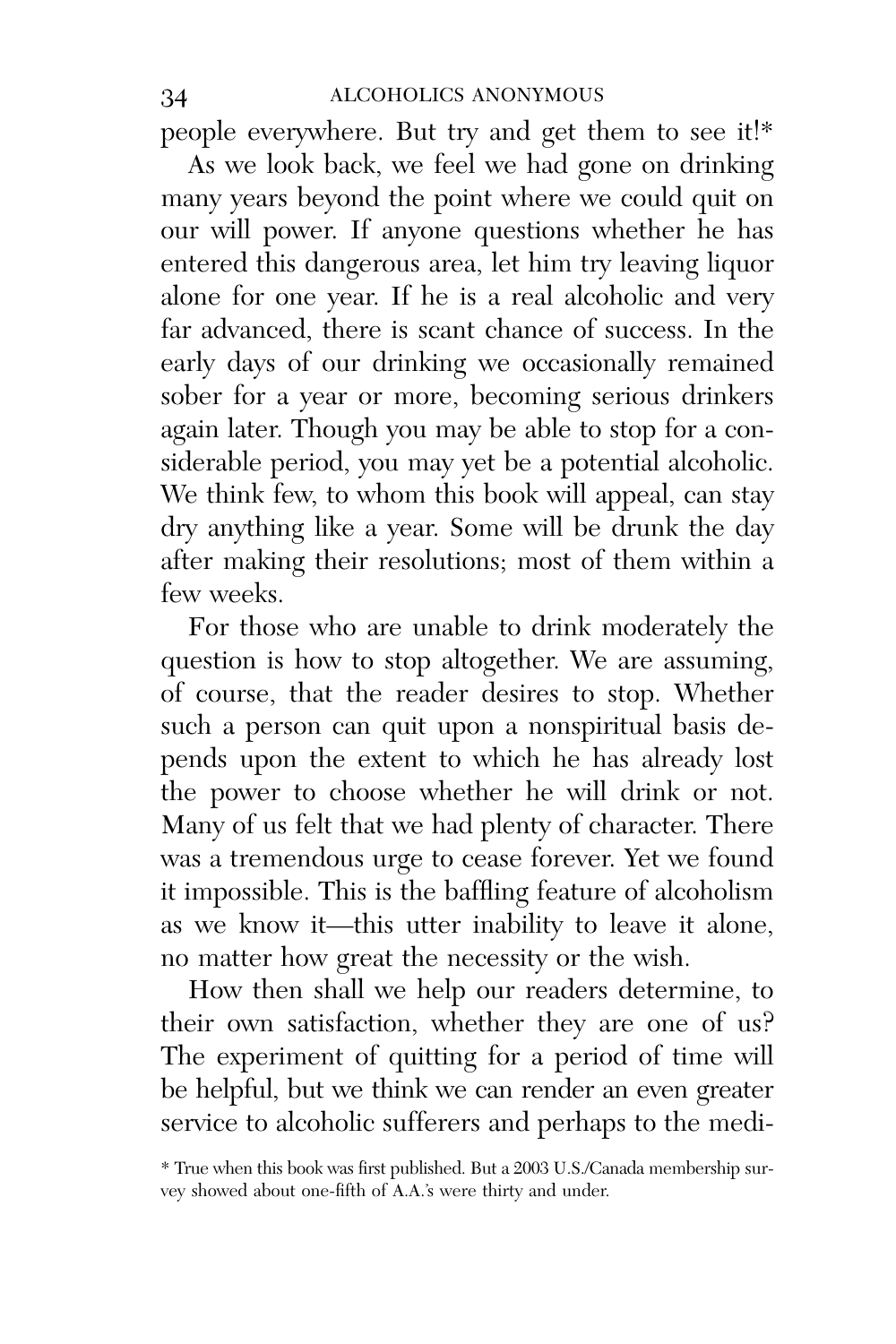cal fraternity. So we shall describe some of the mental states that precede a relapse into drinking, for obviously this is the crux of the problem.

What sort of thinking dominates an alcoholic who repeats time after time the desperate experiment of the first drink? Friends who have reasoned with him after a spree which has brought him to the point of divorce or bankruptcy are mystified when he walks directly into a saloon. Why does he? Of what is he thinking?

Our first example is a friend we shall call Jim. This man has a charming wife and family. He inherited a lucrative automobile agency. He had a commendable World War record. He is a good salesman. Everybody likes him. He is an intelligent man, normal so far as we can see, except for a nervous disposition. He did no drinking until he was thirty-five. In a few years he became so violent when intoxicated that he had to be committed. On leaving the asylum he came into contact with us.

We told him what we knew of alcoholism and the answer we had found. He made a beginning. His family was re-assembled, and he began to work as a salesman for the business he had lost through drinking. All went well for a time, but he failed to enlarge his spiritual life. To his consternation, he found himself drunk half a dozen times in rapid succession. On each of these occasions we worked with him, reviewing carefully what had happened. He agreed he was a real alcoholic and in a serious condition. He knew he faced another trip to the asylum if he kept on. Moreover, he would lose his family for whom he had a deep affection.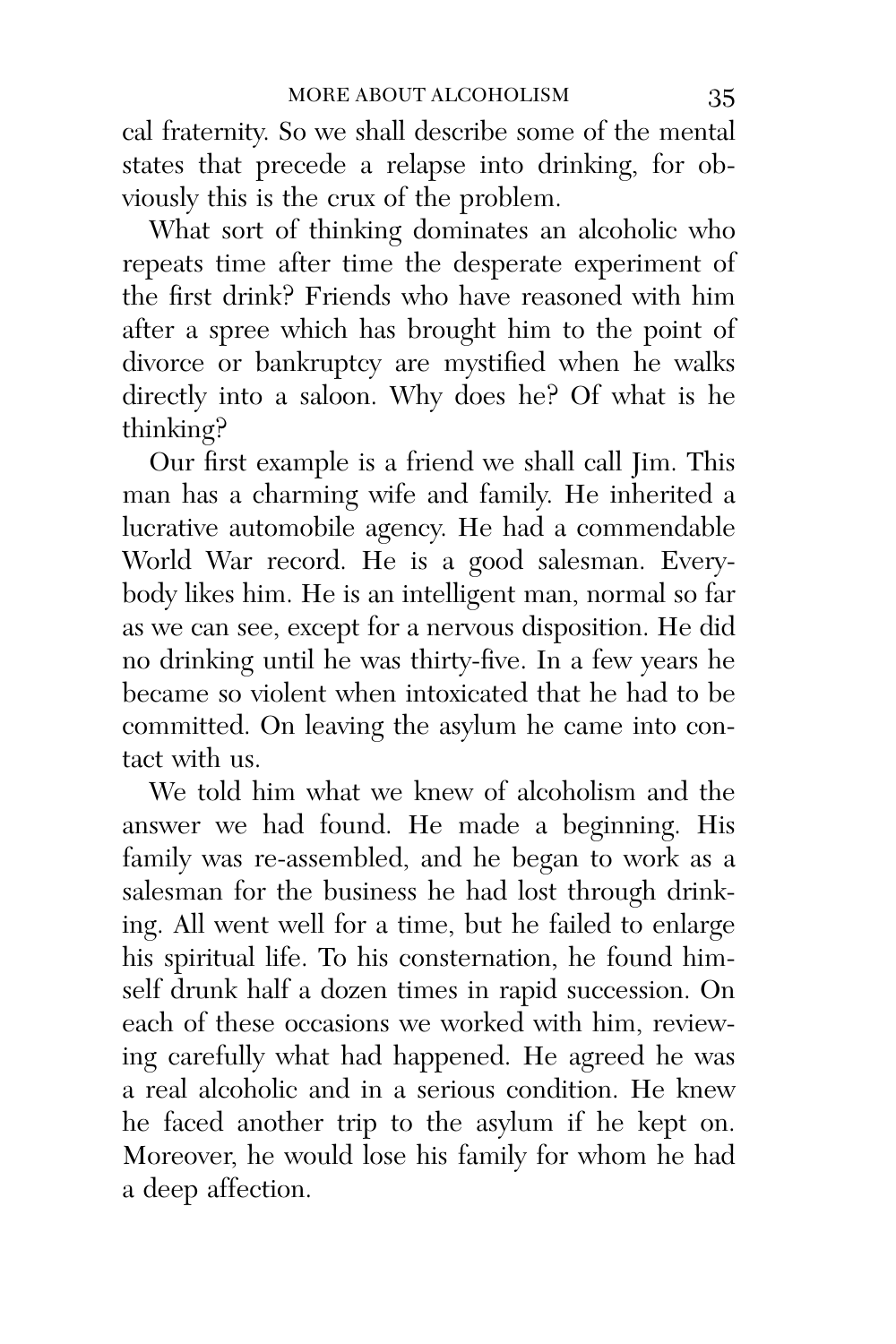Yet he got drunk again. We asked him to tell us exactly how it happened. This is his story: "I came to work on Tuesday morning. I remember I felt irritated that I had to be a salesman for a concern I once owned. I had a few words with the boss, but nothing serious. Then I decided to drive into the country and see one of my prospects for a car. On the way I felt hungry so I stopped at a roadside place where they have a bar. I had no intention of drinking. I just thought I would get a sandwich. I also had the notion that I might find a customer for a car at this place, which was familiar for I had been going to it for years. I had eaten there many times during the months I was sober. I sat down at a table and ordered a sandwich and a glass of milk. Still no thought of drinking. I ordered another sandwich and decided to have another glass of milk.

*"Suddenly the thought crossed my mind that if I were to put an ounce of whiskey in my milk it couldn't hurt me on a full stomach. I ordered a whiskey and poured it into the milk. I vaguely sensed I was not being any too smart, but felt reassured as I was taking the whiskey on a full stomach.* The experiment went so well that I ordered another whiskey and poured it into more milk. That didn't seem to bother me so I tried another.''

Thus started one more journey to the asylum for Jim. Here was the threat of commitment, the loss of family and position, to say nothing of that intense mental and physical suffering which drinking always caused him. *He had much knowledge about himself as an alcoholic. Yet all reasons for not drinking were*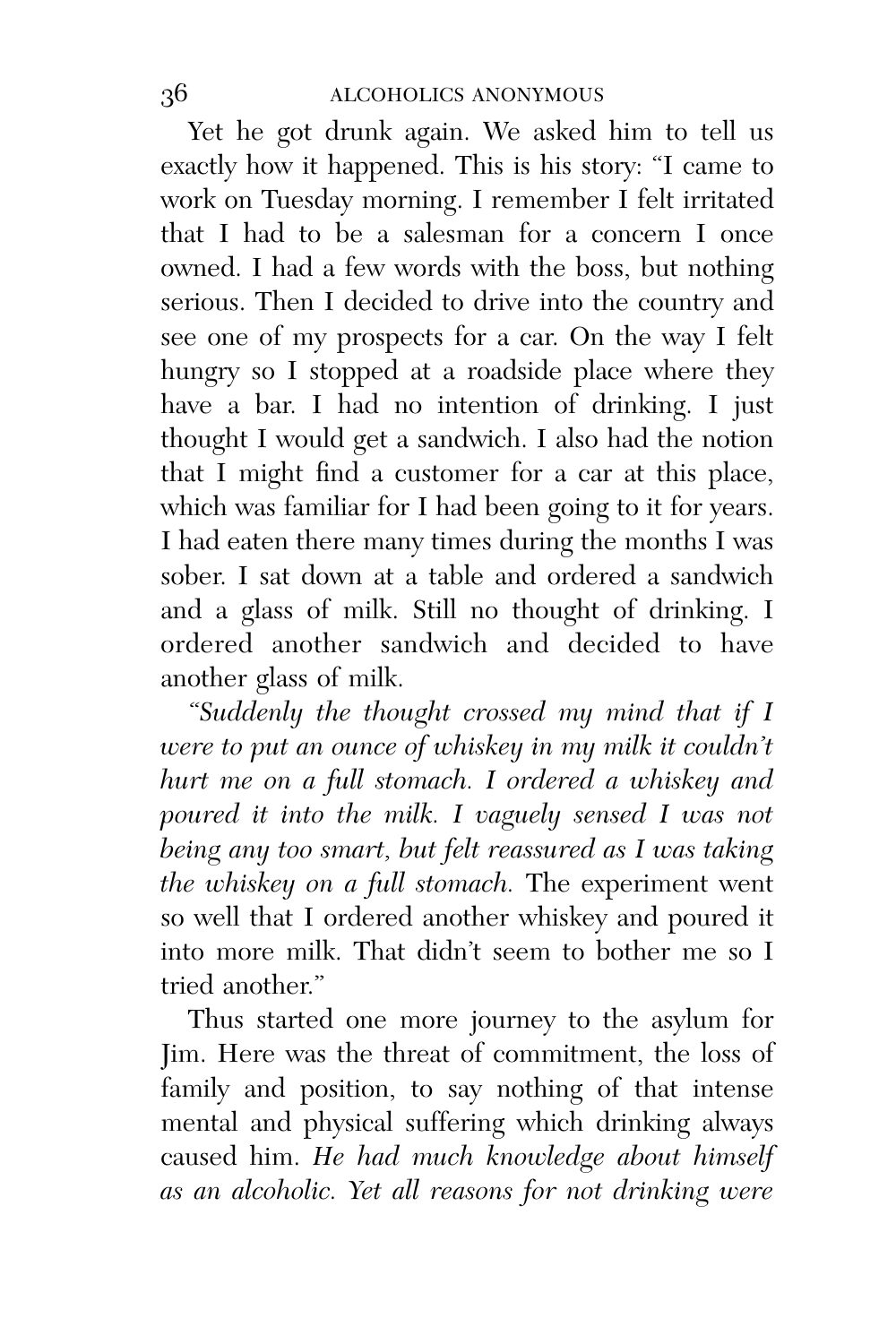*easily pushed aside in favor of the foolish idea that he could take whiskey if only he mixed it with milk!*

Whatever the precise definition of the word may be, we call this plain insanity. How can such a lack of proportion, of the ability to think straight, be called anything else?

You may think this an extreme case. To us it is not far-fetched, for this kind of thinking has been characteristic of every single one of us. We have sometimes reflected more than Jim did upon the consequences. But there was always the curious mental phenomenon that parallel with our sound reasoning there inevitably ran some insanely trivial excuse for taking the first drink. Our sound reasoning failed to hold us in check. The insane idea won out. Next day we would ask ourselves, in all earnestness and sincerity, how it could have happened.

In some circumstances we have gone out deliberately to get drunk, feeling ourselves justified by nervousness, anger, worry, depression, jealousy or the like. But even in this type of beginning we are obliged to admit that our justification for a spree was insanely insufficient in the light of what always happened. We now see that when we began to drink deliberately, instead of casually, there was little serious or effective thought during the period of premeditation of what the terrific consequences might be.

Our behavior is as absurd and incomprehensible with respect to the first drink as that of an individual with a passion, say, for jay-walking. He gets a thrill out of skipping in front of fast-moving vehicles. He enjoys himself for a few years in spite of friendly warnings. Up to this point you would label him as a foolish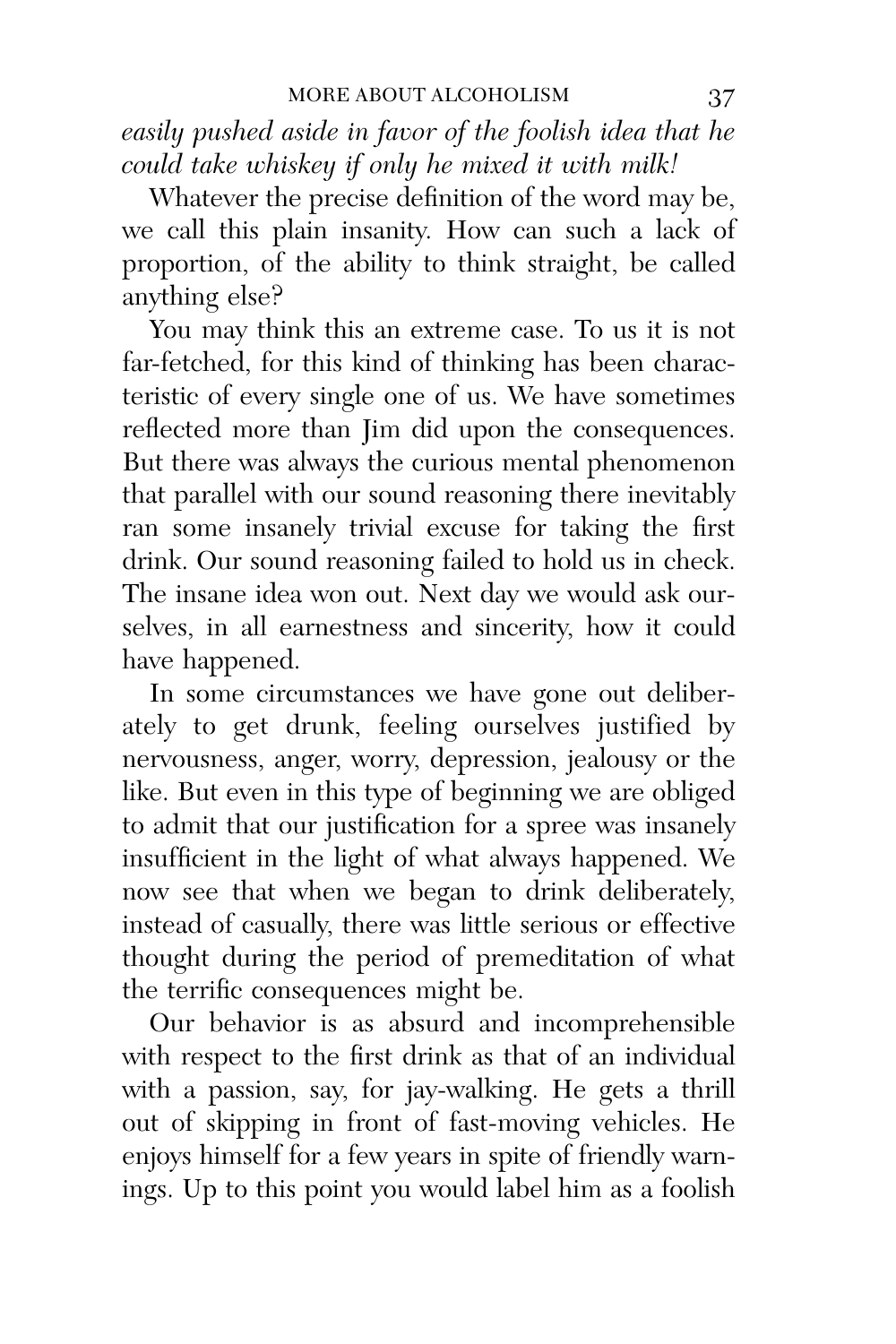chap having queer ideas of fun. Luck then deserts him and he is slightly injured several times in succession. You would expect him, if he were normal, to cut it out. Presently he is hit again and this time has a fractured skull. Within a week after leaving the hospital a fast-moving trolley car breaks his arm. He tells you he has decided to stop jay-walking for good, but in a few weeks he breaks both legs.

On through the years this conduct continues, accompanied by his continual promises to be careful or to keep off the streets altogether. Finally, he can no longer work, his wife gets a divorce and he is held up to ridicule. He tries every known means to get the jaywalking idea out of his head. He shuts himself up in an asylum, hoping to mend his ways. But the day he comes out he races in front of a fire engine, which breaks his back. Such a man would be crazy, wouldn't he?

You may think our illustration is too ridiculous. But is it? We, who have been through the wringer, have to admit if we substituted alcoholism for jay-walking, the illustration would fit us exactly. However intelligent we may have been in other respects, where alcohol has been involved, we have been strangely insane. It's strong language—but isn't it true?

Some of you are thinking: "Yes, what you tell us is true, but it doesn't fully apply. We admit we have some of these symptoms, but we have not gone to the extremes you fellows did, nor are we likely to, for we understand ourselves so well after what you have told us that such things cannot happen again. We have not lost everything in life through drinking and we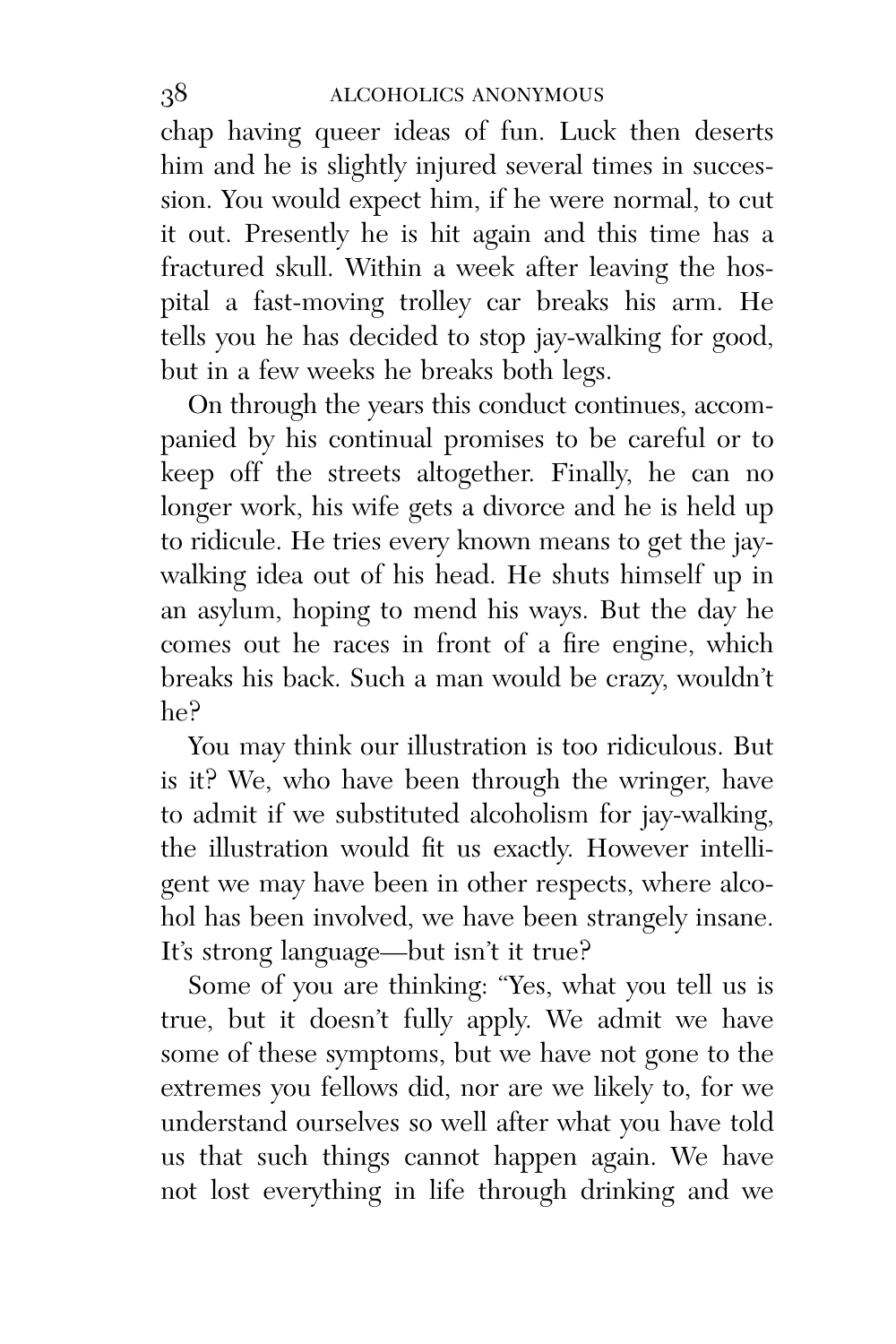certainly do not intend to. Thanks for the information.''

That may be true of certain nonalcoholic people who, though drinking foolishly and heavily at the present time, are able to stop or moderate, because their brains and bodies have not been damaged as ours were. But the actual or potential alcoholic, with hardly an exception, will be *absolutely unable to stop drinking on the basis of self-knowledge.* This is a point we wish to emphasize and re-emphasize, to smash home upon our alcoholic readers as it has been revealed to us out of bitter experience. Let us take another illustration.

Fred is partner in a well known accounting firm. His income is good, he has a fine home, is happily married and the father of promising children of college age. He has so attractive a personality that he makes friends with everyone. If ever there was a successful business man, it is Fred. To all appearance he is a stable, well balanced individual. Yet, he is alcoholic. We first saw Fred about a year ago in a hospital where he had gone to recover from a bad case of jitters. It was his first experience of this kind, and he was much ashamed of it. Far from admitting he was an alcoholic, he told himself he came to the hospital to rest his nerves. The doctor intimated strongly that he might be worse than he realized. For a few days he was depressed about his condition. He made up his mind to quit drinking altogether. It never occurred to him that perhaps he could not do so, in spite of his character and standing. Fred would not believe himself an alcoholic, much less accept a spiritual remedy for his problem. We told him what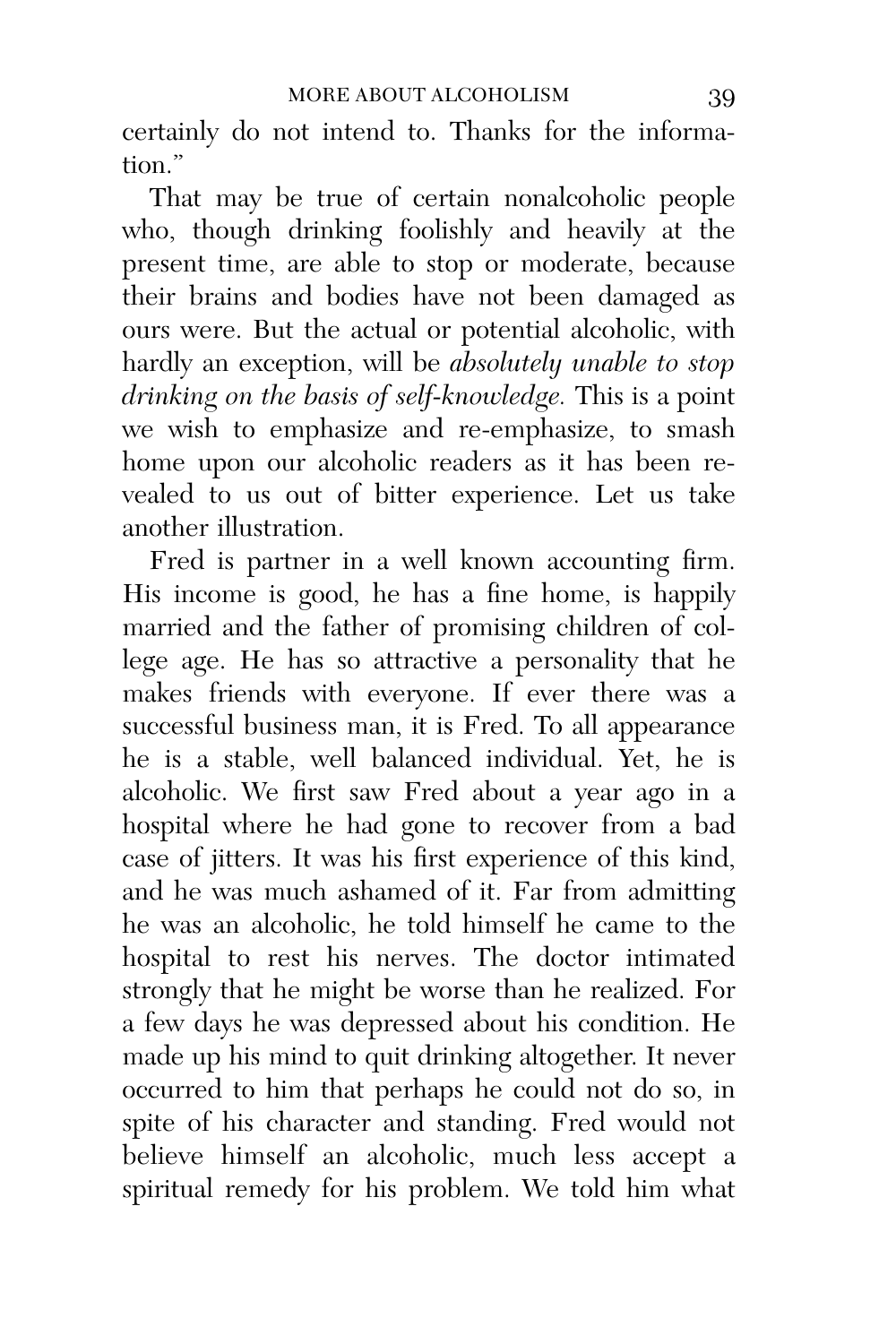we knew about alcoholism. He was interested and conceded that he had some of the symptoms, but he was a long way from admitting that he could do nothing about it himself. He was positive that this humiliating experience, plus the knowledge he had acquired, would keep him sober the rest of his life. Selfknowledge would fix it.

We heard no more of Fred for a while. One day we were told that he was back in the hospital. This time he was quite shaky. He soon indicated he was anxious to see us. The story he told is most instructive, for here was a chap absolutely convinced he had to stop drinking, who had no excuse for drinking, who exhibited splendid judgment and determination in all his other concerns, yet was flat on his back nevertheless.

Let him tell you about it: "I was much impressed with what you fellows said about alcoholism, and I frankly did not believe it would be possible for me to drink again. I rather appreciated your ideas about the subtle insanity which precedes the first drink, but I was confident it could not happen to me after what I had learned. I reasoned I was not so far advanced as most of you fellows, that I had been usually successful in licking my other personal problems, and that I would therefore be successful where you men failed. I felt I had every right to be self-confident, that it would be only a matter of exercising my will power and keeping on guard.

"In this frame of mind, I went about my business and for a time all was well. I had no trouble refusing drinks, and began to wonder if I had not been making too hard work of a simple matter. One day I went to Washington to present some accounting evidence to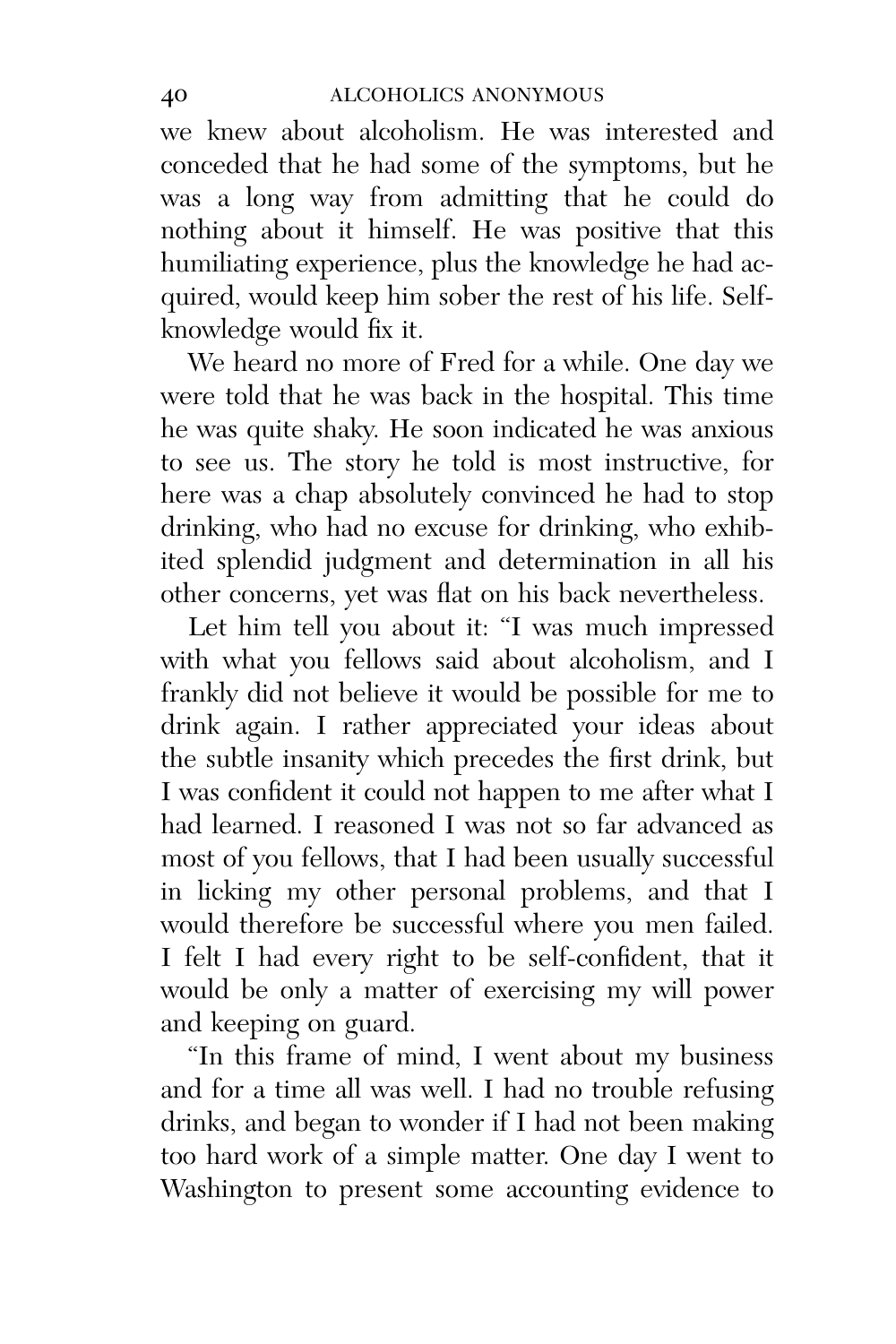a government bureau. I had been out of town before during this particular dry spell, so there was nothing new about that. Physically, I felt fine. Neither did I have any pressing problems or worries. My business came off well, I was pleased and knew my partners would be too. It was the end of a perfect day, not a cloud on the horizon.

"I went to my hotel and leisurely dressed for dinner. *As I crossed the threshold of the dining room, the thought came to mind that it would be nice to have a couple of cocktails with dinner. That was all. Nothing more.* I ordered a cocktail and my meal. Then I ordered another cocktail. After dinner I decided to take a walk. When I returned to the hotel it struck me a highball would be fine before going to bed, so I stepped into the bar and had one. I remember having several more that night and plenty next morning. I have a shadowy recollection of being in an airplane bound for New York, and of finding a friendly taxicab driver at the landing field instead of my wife. The driver escorted me about for several days. I know little of where I went or what I said and did. Then came the hospital with unbearable mental and physical suffering.

"As soon as I regained my ability to think, I went carefully over that evening in Washington. *Not only had I been off guard, I had made no fight whatever against the first drink. This time I had not thought of the consequences at all.* I had commenced to drink as carelessly as though the cocktails were ginger ale. I now remembered what my alcoholic friends had told me, how they prophesied that if I had an alcoholic mind, the time and place would come—I would drink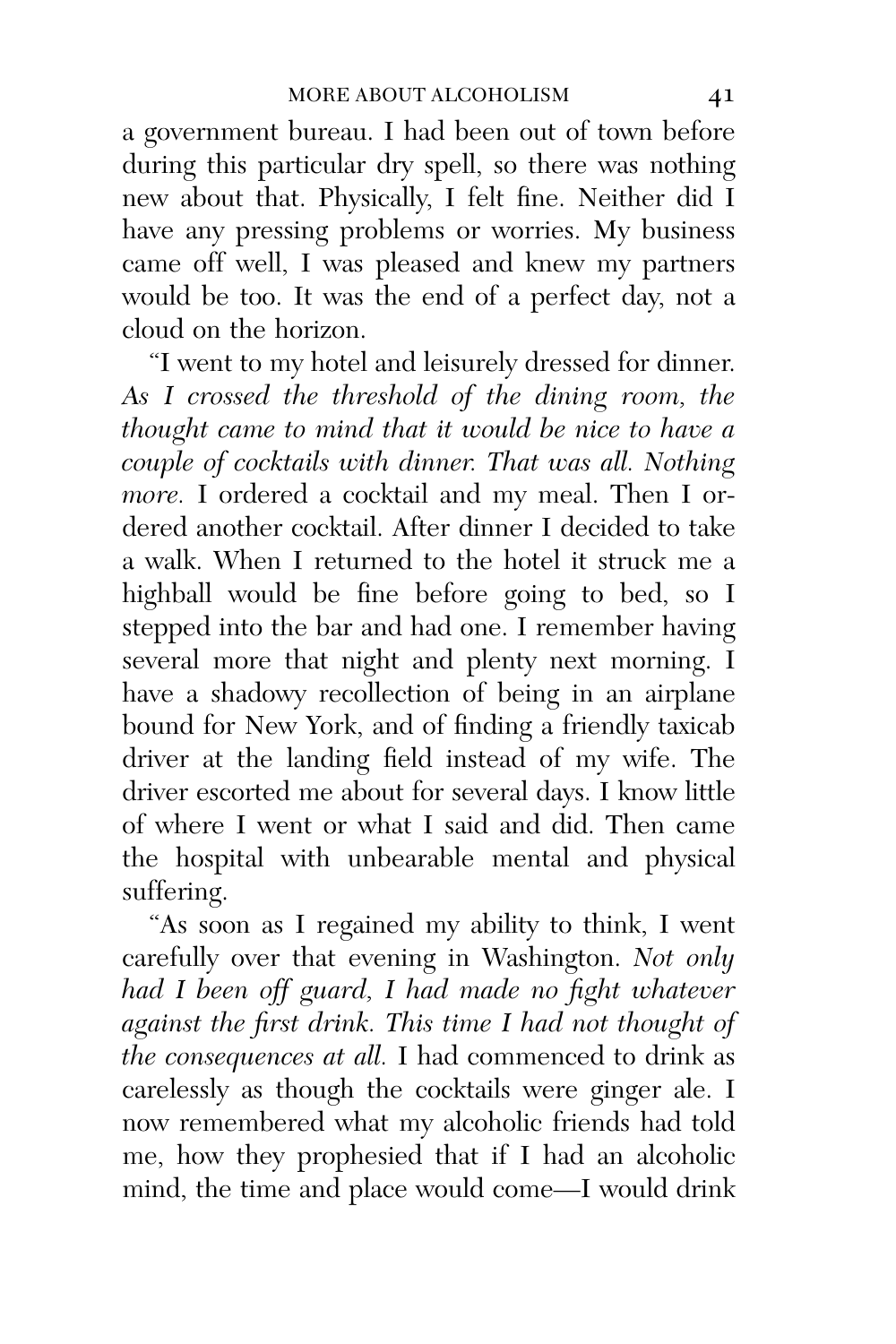again. They had said that though I did raise a defense, it would one day give way before some trivial reason for having a drink. Well, just that did happen and more, for what I had learned of alcoholism did not occur to me at all. I knew from that moment that I had an alcoholic mind. I saw that will power and self-knowledge would not help in those strange mental blank spots. I had never been able to understand people who said that a problem had them hopelessly defeated. I knew then. It was a crushing blow.

"Two of the members of Alcoholics Anonymous came to see me. They grinned, which I didn't like so much, and then asked me if I thought myself alcoholic and if I were really licked this time. I had to concede both propositions. They piled on me heaps of evidence to the effect that an alcoholic mentality, such as I had exhibited in Washington, was a hopeless condition. They cited cases out of their own experience by the dozen. This process snuffed out the last flicker of conviction that I could do the job myself.

"Then they outlined the spiritual answer and program of action which a hundred of them had followed successfully. Though I had been only a nominal churchman, their proposals were not, intellectually, hard to swallow. But the program of action, though entirely sensible, was pretty drastic. It meant I would have to throw several lifelong conceptions out of the window. That was not easy. But the moment I made up my mind to go through with the process, I had the curious feeling that my alcoholic condition was relieved, as in fact it proved to be.

"Quite as important was the discovery that spiritual principles would solve all my problems. I have since